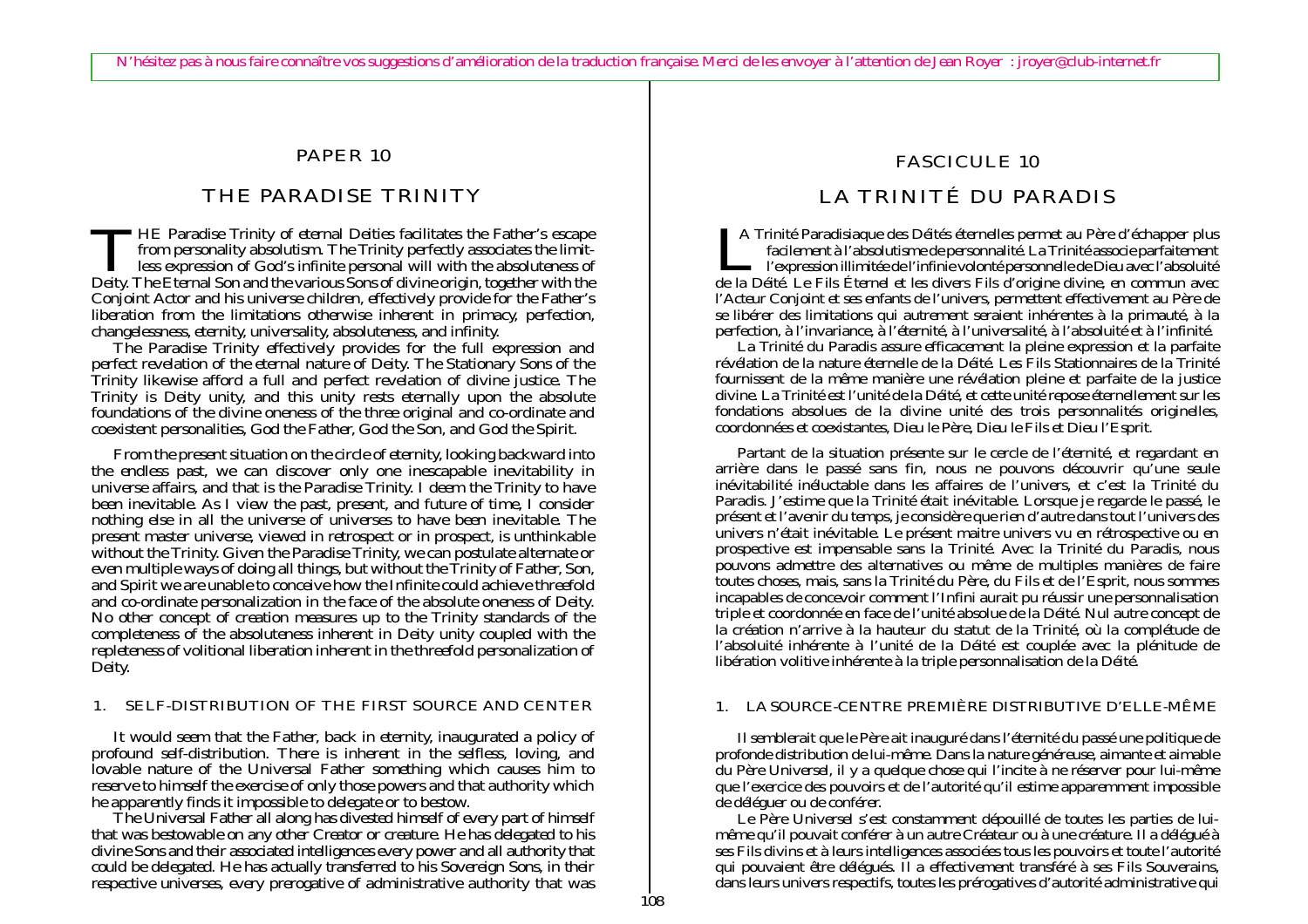transferable. In the affairs of a local universe, he has made each Sovereign Creator Son just as perfect, competent, and authoritative as is the Eternal Son in the original and central universe. He has given away, actually bestowed, with the dignity and sanctity of personality possession, all of himself and all of his attributes, everything he possibly could divest himself of, in every way, in every age, in every place, and to every person, and in every universe except that of his central indwelling.

Divine personality is not self-centered; self-distribution and sharing of personality characterize divine freewill selfhood. Creatures crave association with other personal creatures; Creators are moved to share divinity with their universe children; the personality of the Infinite is disclosed as the Universal Father, who shares reality of being and equality of self with two co-ordinate personalities, the Eternal Son and the Conjoint Actor.

For knowledge concerning the Father's personality and divine attributes we will always be dependent on the revelations of the Eternal Son, for when the conjoint act of creation was effected, when the Third Person of Deity sprang into personality existence and executed the combined concepts of his divine parents, the Father ceased to exist as the unqualified personality. With the coming into being of the Conjoint Actor and the materialization of the central core of creation, certain eternal changes took place. God gave himself as an absolute personality to his Eternal Son. Thus does the Father bestow the "personality of infinity" upon his only-begotten Son, while they both bestow the "conjoint personality" of their eternal union upon the Infinite Spirit.

For these and other reasons beyond the concept of the finite mind, it is exceedingly difficult for the human creature to comprehend God's infinite father-personality except as it is universally revealed in the Eternal Son and, with the Son, is universally active in the Infinite Spirit.

Since the Paradise Sons of God visit the evolutionary worlds and sometimes even there dwell in the likeness of mortal flesh, and since these bestowals make it possible for mortal man actually to know something of the nature and character of divine personality, therefore must the creatures of the planetary spheres look to the bestowals of these Paradise Sons for reliable and trustworthy information regarding the Father, the Son, and the Spirit.

#### 2. DEITY PERSONALIZATION

By the technique of trinitization the Father divests himself of that unqualified spirit personality which is the Son, but in so doing he constitutes himself the Father of this very Son and thereby possesses himself of unlimited capacity to become the divine Father of all subsequently created, eventuated, or other personalized types of intelligent will creatures. As the *absolute and unqualified personality* the Father can function only as and with the Son, but as a *personal Father* he continues to bestow personality upon the diverse hosts of the differing levels of intelligent will creatures, and he forever maintains personal relations of loving association with this vast family of universe children.

After the Father has bestowed upon the personality of his Son the fullness of himself, and when this act of self-bestowal is complete and perfect, of the infinite power and nature which are thus existent in the Father-Son union, the eternal partners conjointly bestow those qualities and attributes which constitute still étaient transférables. Dans les affaires d'un univers local, il a rendu chaque Fils Créateur Souverain tout aussi parfait, compétent et revêtu d'autant d'autorité que le Fils Éternel l'est dans l'univers central et originel. En octroyant la possession d'une personnalité avec la dignité et la sainteté qu'elle comporte, il a distribué, effectivement conféré tout ce qu'il avait lui-même, tous ses attributs, toutes les choses dont il pouvait se dépouiller, de toutes les manières, dans tous les âges, dans tous les lieux, en faveur de toutes les personnes, et cela dans tous les univers, sauf dans celui de sa demeure centrale.

La personnalité divine n'est pas centrée sur elle-même. La distribution de lui-même et le partage de la personnalité caractérisent l'individualité du libre arbitre divin. Les créatures cherchent à s'associer avec d'autres créatures personnelles ; les Créateurs sont incités à partager la divinité avec les enfants de leur univers ; la personnalité de l'Infini se révèle en tant que Père Universel partageant la réalité d'être et l'égalité du moi avec deux personnalités coordonnées, le Fils Éternel et l'Acteur Conjoint.

Pour acquérir quelque connaissance de la personnalité du Père et de ses divins attributs, nous dépendrons toujours des révélations du Fils Éternel. En effet, lorsque l'acte conjoint de création fut accompli, lorsque la Troisième Personne de la Trinité jaillit à l'existence en tant que personnalité et exécuta les concepts conjugués de ses divins parents, le Père cessa d'exister en tant que personnalité non qualifiée. Lorsque l'Acteur Conjoint vint à l'existence et que se matérialisa le donna comme personnalité absolue à son Fils Éternel. C'est ainsi que le Père confère la " personnalité de l'infinité " à son unique Fils engendré, tandis que les deux confèrent la " personnalité conjointe " de leur éternelle union à l'Esprit Infini.

Pour ces raisons, et pour d'autres qui dépassent la capacité conceptuelle du mental fini, il est extrêmement difficile aux créatures humaines de comprendre l'infinie personnalité paternelle de Dieu, sauf sous l'aspect où elle est universellement révélée chez le Fils Éternel et où, avec le Fils, elle est universellement active chez l'Esprit Infini.

Puisque les Fils Paradisiaques de Dieu visitent les mondes évolutionnaires, et parfois même y habitent dans la similitude de la chair mortelle, et puisque les effusions rendent possible aux mortels de connaître effectivement quelque chose de la nature et du caractère de la personnalité divine, les créatures des sphères planétaires doivent donc se tourner vers les effusions de ces Fils du Paradis pour obtenir des informations fiables et dignes de confiance sur le Père, le Fils et l'Esprit.

#### 2. PERSONNALISATION DE LA DÉITÉ

Par la technique de trinitisation, le Père se dépouille de la personnalité spirituelle non qualifiée qui est le Fils, mais, ce faisant, il se constitue le Père de ce même Fils, et ainsi s'empare de la capacité illimitée à devenir le Père divin de toutes les créatures volitives intelligentes créées ultérieurement, ou extériorisées, ou appartenant à d'autres types personnalisés. En tant que *personnalité absolue et non qualifiée*, le Père ne peut agir que sous l'aspect du Fils et avec lui ; mais, en tant que *Père personnel*, il continue à conférer la personnalité sur la multitude diverse des différents niveaux de créatures volitives intelligentes, et il maintient pour toujours des relations personnelles d'association aimante avec cette vaste famille d'enfants de l'univers.

Après que le Père eut effusé sur la personnalité du Fils la plénitude de luimême, et au moment où cet acte d'effusion de soi est complet et parfait, les partenaires éternels font appel à la nature et au pouvoir infinis qui existent ainsi dans l'Union Père-Fils et effusent conjointement ces qualités et attributs qui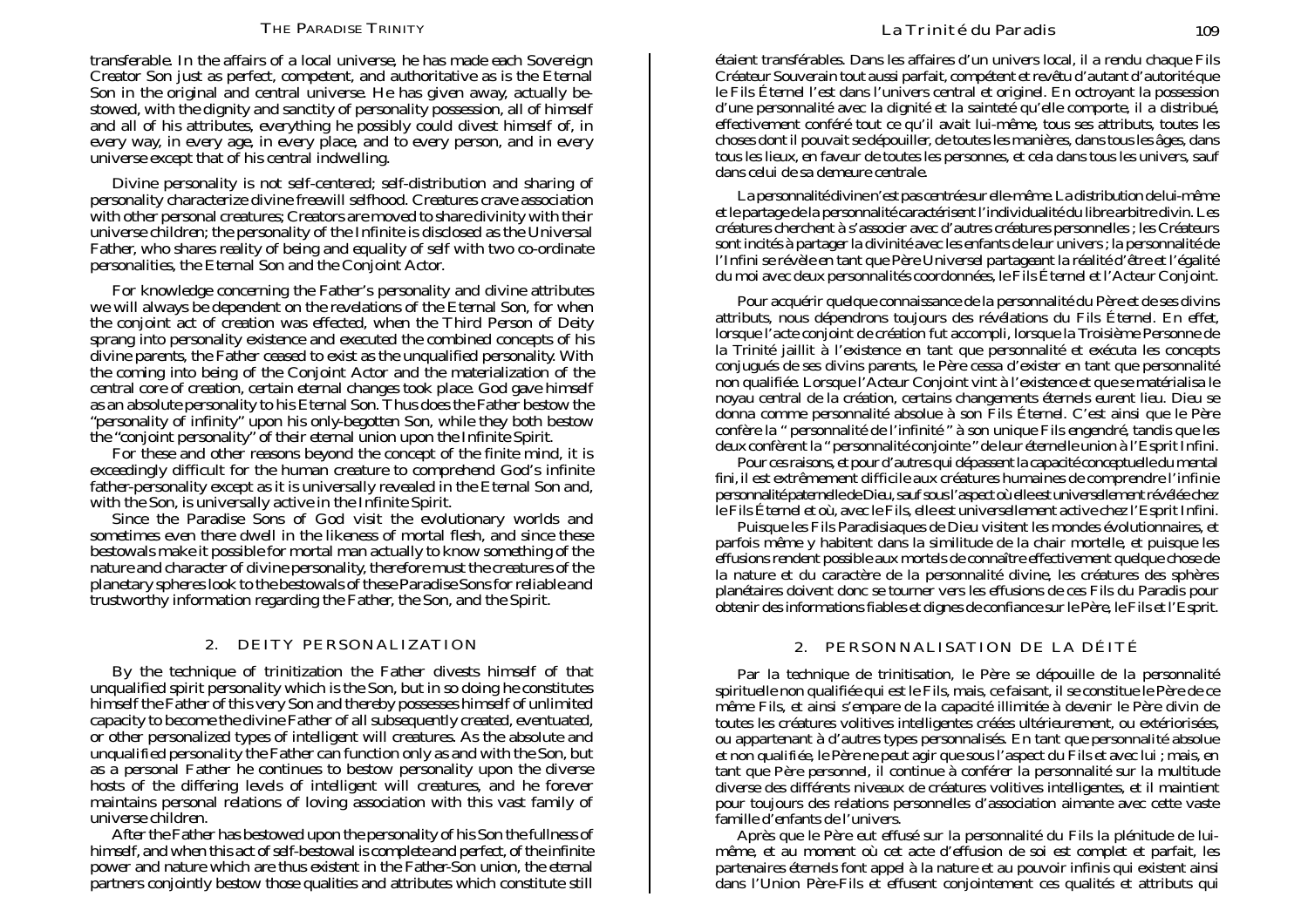another being like themselves; and this conjoint personality, the Infinite Spirit, completes the existential personalization of Deity.

The Son is indispensable to the fatherhood of God. The Spirit is indispensable to the fraternity of the Second and Third Persons. Three persons are a minimum social group, but this is least of all the many reasons for believing in the inevitability of the Conjoint Actor.

The First Source and Center is the infinite *father-personality,* the unlimited source personality. The Eternal Son is the unqualified *personalityabsolute,* that divine being who stands throughout all time and eternity as the perfect revelation of the personal nature of God. The Infinite Spirit is the *conjoint personality,* the unique personal consequence of the everlasting Father-Son union.

The personality of the First Source and Center is the personality of infinity minus the absolute personality of the Eternal Son. The personality of the Third Source and Center is the superadditive consequence of the union of the liberated Father-personality and the absolute Son-personality.

The Universal Father, the Eternal Son, and the Infinite Spirit are unique persons; none is a duplicate; each is original; all are united.

The Eternal Son alone experiences the fullness of divine personality relationship, consciousness of both sonship with the Father and paternity to the Spirit and of divine equality with both Father-ancestor and Spiritassociate. The Father knows the experience of having a Son who is his equal, but the Father knows no ancestral antecedents. The Eternal Son has the experience of sonship, recognition of personality ancestry, and at the same time the Son is conscious of being joint parent to the Infinite Spirit. The Infinite Spirit is conscious of twofold personality ancestry but is not parental to a co-ordinate Deity personality. With the Spirit the existential cycle of Deity personalization attains completion; the primary personalities of the Third Source and Center are experiential and are seven in number.

I am of origin in the Paradise Trinity. I know the Trinity as unified Deity; I also know that the Father, Son, and Spirit exist and act in their definite personal capacities. I positively know that they not only act personally and collectively, but that they also co-ordinate their performances in various groupings, so that in the end they function in seven different singular and plural capacities. And since these seven associations exhaust the possibilities for such divinity combination, it is inevitable that the realities of the universe shall appear in seven variations of values, meanings, and personality.

### 3. THE THREE PERSONS OF DEITY

Notwithstanding there is only one Deity, there are three positive and divine personalizations of Deity. Regarding the endowment of man with the divine Adjusters, the Father said: "Let us make mortal man in our own image." Repeatedly throughout the Urantian writings there occurs this reference to the acts and doings of plural Deity, clearly showing recognition of the existence and working of the three Sources and Centers.

We are taught that the Son and the Spirit sustain the same and equal relations to the Father in the Trinity association. In eternity and as Deities they undoubtedly do, but in time and as personalities they certainly disclose relationships

# <sup>110</sup> Central and Superuniverses — *Paper <sup>10</sup>* L'univers Central et les Superunivers — *Fascicule <sup>10</sup>*

constituent encore un autre être semblable à eux-mêmes, et cette personnalité conjointe, l'Esprit Infini, complète la personnalisation existentielle de la Déité.

Le Fils est indispensable à la paternité de Dieu. L'Esprit est indispensable à la fraternité de la Seconde et de la Troisième Personne. Il faut un minimum de trois personnes pour former un groupe social, mais c'est la moindre des raisons pour croire à l'inévitabilité de l'Acteur Conjoint.

La Source-Centre Première est l'infinie *personnalité-père*, la personnalité- source illimitée. Le Fils Éternel est *l'absolu de personnalit*é non qualifié, cet être divin qui représente, au long de tous les temps et de toute l'éternité, la parfaite révélation de la nature personnelle de Dieu. L'Esprit Infini est la *personnalité conjointe*, l'unique conséquence personnelle de l'union perpétuelle du Père-Fils.

La personnalité de la Source-Centre Première est la personnalité de l'infinité, moins la personnalité absolue du Fils Éternel. La personnalité de la Source-Centre Troisième est la conséquence surajoutée de l'union entre la personnalité-Père libérée et la personnalité-Fils absolue.

Le Père Universel, le Fils Éternel et l'Esprit Infini sont des personnes uniques. Aucune n'est une copie, chacune est originale, toutes les trois sont unies.

Seul le Fils Éternel éprouve la plénitude des divines relations de personnalité. Il a conscience à la fois de sa filiation avec le Père, de sa paternité envers l'Esprit, et de son égalité divine avec le Père-ancêtre et l'Esprit-associé. Le Père connaît l'expérience d'avoir un Fils qui est son égal, mais le Père ne connaît pas d'antécédents ancestraux. Le Fils Éternel a l'expérience de la filiation, la reconnaissance d'une personnalité ancestrale, et en même temps il a conscience d'être conjointement parent de l'Esprit Infini. Quant à l'Esprit Infini, il a conscience d'une double origine de sa personnalité, mais il n'est pas l'un des parents d'une personnalité de Déité coordonnée. Avec l'Esprit, le cycle existentiel de personnalisation de la Déité est accompli. Les personnalités primaires issues de la Source-Centre Troisième sont expérientielles, et au nombre de sept.

J'ai mon origine dans la Trinité du Paradis. Je connais la Trinité comme Déité unifiée. Je sais aussi que le Père, le Fils et l'Esprit existent et agissent selon leurs capacités personnelles définies. Je sais encore pertinemment que non seulement ils agissent personnellement et collectivement, mais qu'ils coordonnent aussi leurs accomplissements en divers groupements, de sorte qu'en fin de compte ils opèrent sous sept capacités différentes, seuls ou à plusieurs. Et, puisque ces sept associations épuisent les possibilités de ces conjugaisons divines, il est inévitable que les réalités de l'univers apparaissent en sept variantes de valeurs, de significations et de personnalités.

# 3. LES TROIS PERSONNES DE LA DÉITÉ

Bien qu'il n'existe qu'une seule Déité, il y a trois personnalisations positives et divines de la Déité. En ce qui concerne les divins Ajusteurs dont l'homme a été doté, le Père a dit : " Faisons l'homme à notre image. " Cette référence à des actes et à des agissements d'une Déité plurale apparaît à maintes et maintes reprises dans les écrits d'Urantia, démontrant clairement que l'on y reconnaît l'existence et l'activité des trois Sources-Centres.

On nous enseigne que le Fils et l'Esprit entretiennent tous deux les mêmes relations d'égalité avec le Père dans l'association de la Trinité. Sans aucun doute, ils le font dans l'éternité et en tant que Déités, mais, dans le temps et comme personnalités,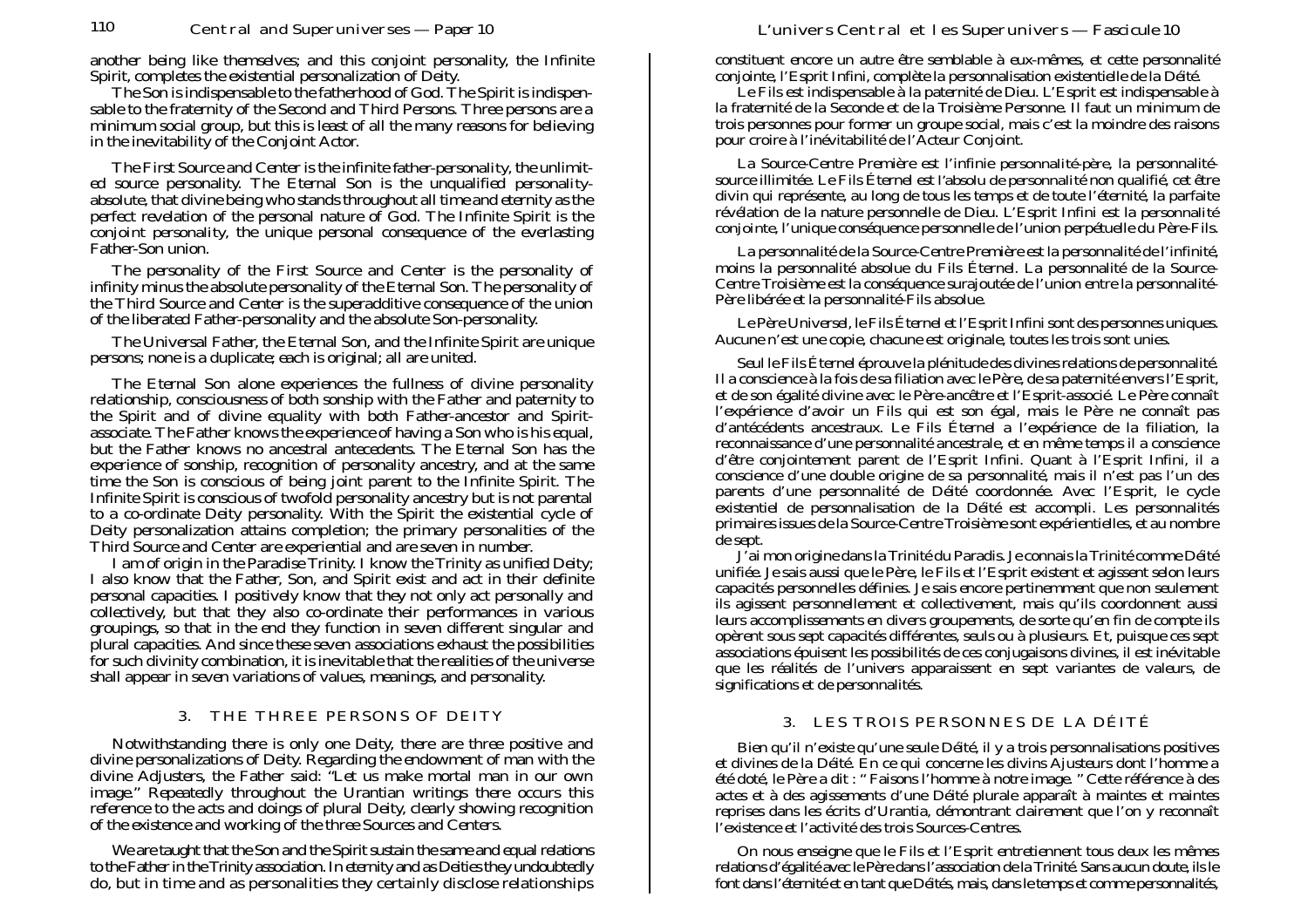of a very diverse nature. Looking from Paradise out on the universes, these relationships do seem to be very similar, but when viewed from the domains of space, they appear to be quite different.

The divine Sons are indeed the "Word of God," but the children of the Spirit are truly the "Act of God." God speaks through the Son and, with the Son, acts through the Infinite Spirit, while in all universe activities the Son and the Spirit are exquisitely fraternal, working as two equal brothers with admiration and love for an honored and divinely respected common Father.

The Father, Son, and Spirit are certainly equal in nature, co-ordinate in being, but there are unmistakable differences in their universe performances, and when acting alone, each person of Deity is apparently limited in absoluteness.

The Universal Father, prior to his self-willed divestment of the personality, powers, and attributes which constitute the Son and the Spirit, seems to have been (philosophically considered) an unqualified, absolute, and infinite Deity. But such a theoretical First Source and Center without a Son could not in any sense of the word be considered the *Universal Father;* fatherhood is not real without sonship. Furthermore, the Father, to have been absolute in a total sense, must have existed at some eternally distant moment alone. But he never had such a solitary existence; the Son and the Spirit are both coeternal with the Father. The First Source and Center has always been, and will forever be, the eternal Father of the Original Son and, with the Son, the eternal progenitor of the Infinite Spirit.

We observe that the Father has divested himself of all direct manifestations of absoluteness except absolute fatherhood and absolute volition. We do not know whether volition is an inalienable attribute of the Father; we can only observe that he did *not* divest himself of volition. Such infinity of will must have been eternally inherent in the First Source and Center.

In bestowing absoluteness of personality upon the Eternal Son, the Universal Father escapes from the fetters of personality absolutism, but in so doing he takes a step which makes it forever impossible for him to act alone as the personalityabsolute. And with the final personalization of coexistent Deity—the Conjoint Actor—there ensues the critical trinitarian interdependence of the three divine personalities with regard to the totality of Deity function in absolute.

God is the Father-Absolute of all personalities in the universe of universes. The Father is personally absolute in liberty of action, but in the universes of time and space, made, in the making, and yet to be made, the Father is not discernibly absolute as total Deity except in the Paradise Trinity.

The First Source and Center functions outside of Havona in the phenomenal universes as follows:

- 1. As creator, through the Creator Sons, his grandsons.
- 2. As controller, through the gravity center of Paradise.
- 3. As spirit, through the Eternal Son.
- 4. As mind, through the Conjoint Creator.

5. As a Father, he maintains parental contact with all creatures through his personality circuit.

6. As a person, he acts *directly*throughout creation by his exclusive fragments in mortal man by the Thought Adjusters.

7. As total Deity, he functions only in the Paradise Trinity.

### La Trinité du Paradis 111

ils dévoilent certainement des relations de nature très variée. Vues du Paradis au dehors dans les univers, ces relations paraissent très similaires, mais, lorsqu'on les observe des domaines de l'espace, elles apparaissent tout à fait différentes.

Les Fils divins sont en vérité le " Verbe de Dieu ", mais les enfants de l'Esprit sont vraiment les " Actes de Dieu ". Dieu parle par le Fils et, avec le Fils, agit par l'Esprit Infini, tandis que, dans toutes les activités de l'univers, le Fils et l'Esprit sont exquisément fraternels et travaillent comme deux frères égaux avec admiration et amour pour un Père commun honoré et divinement respecté.

Le Père, le Fils et l'Esprit sont certainement égaux en nature et coordonnés en existence, mais il y a des différences évidentes dans leurs accomplissements universels, et, lorsqu'une personne de la Déité agit seule, elle paraît limitée dans son absoluité.

Avant de s'être volontairement dépouillé de la personnalité, des pouvoirs et des attributs qui constituent le Fils et l'Esprit, le Père Universel semble avoir été (du point de vue philosophique) une Déité non qualifiée, absolue et infinie. Mais cette Source-Centre Première théorique dépourvue d'un Fils ne pouvait en aucun sens du terme être considérée comme le *Père Universel* ; la paternité n'est pas réelle sans filiation. De plus, pour que le Père ait été absolu au sens total, il faudrait qu'il ait été seul à exister à un moment éternellement distant. Mais il n'a jamais eu une telle existence solitaire ; le Fils et l'Esprit sont tous deux coéternels avec le Père. La Source-Centre Première a toujours été et sera à jamais l'éternel Père du Fils Originel et, avec le Fils, l'ancêtre éternel de l'Esprit Infini.

Nous observons que le Père s'est dépouillé de toute manifestation directe d'absoluité, sauf de la paternité absolue et de la volition absolue. Nous ne savons pas si la volition est un attribut inaliénable du Père ; nous pouvons seulement remarquer qu'il ne s'est *pas* dépouillé de sa volition. Une telle infinité de volonté doit avoir été éternellement inhérente à la Source-Centre Première.

En conférant l'absoluité de personnalité au Fils Éternel, le Père Universel échappe aux entraves de l'absolutisme de personnalité, mais, en faisant cela, il prend une mesure qui lui enlève à jamais la possibilité d'agir seul en tant qu'absolu de personnalité. Et avec la personnalisation finale de la Déité coexistante—l'Acteur Conjoint—apparaît l'interdépendance trinitaire critique des trois personnalités divines relative au fonctionnement total de la Déité dans l'absolu.

Dieu est l'Absolu-Père de toutes les personnalités dans l'univers des univers. Le Père est personnellement absolu en liberté d'agir, mais, dans les univers du temps et de l'espace créés, en voie de création et encore à créer, on ne peut discerner que le Père soit absolu comme Déité totale, sauf dans la Trinité du Paradis.

À l'extérieur de Havona, la Source-Centre Première opère comme suit dans les univers phénoménaux :

1. Comme créateur, par les Fils Créateurs, ses petits-fils.

2. Comme contrôleur, par le centre de gravité du Paradis.

3. Comme esprit, par le Fils Éternel.

4. Comme mental, par le Créateur Conjoint.

5. Comme Père, elle maintient un contact parental avec toutes les créatures par son circuit de personnalité.

6. Comme personne, elle agit *directement* dans toute la création par ses fragments exclusifs—chez les hommes par les Ajusteurs de Pensée.

7. Comme Déité totale, elle n'agit que dans la Trinité du Paradis.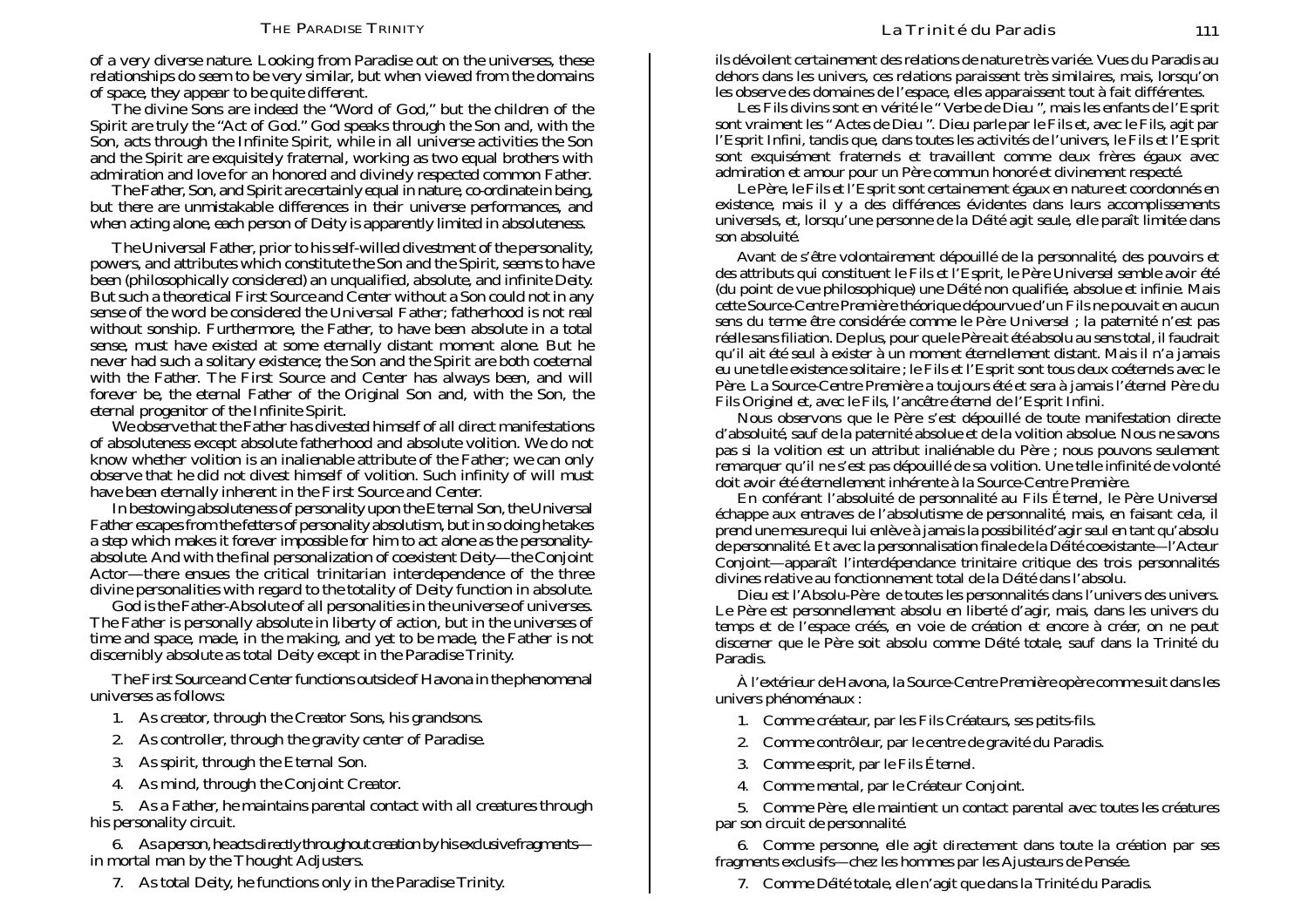All these relinquishments and delegations of jurisdiction by the Universal Father are wholly voluntary and self-imposed. The all-powerful Father purposefully assumes these limitations of universe authority.

The Eternal Son seems to function as one with the Father in all spiritual respects except in the bestowals of the God fragments and in other prepersonal activities. Neither is the Son closely identified with the intellectual activities of material creatures nor with the energy activities of the material universes. As absolute the Son functions as a person and only in the domain of the spiritual universe.

The Infinite Spirit is amazingly universal and unbelievably versatile in all his operations. He performs in the spheres of mind, matter, and spirit. The Conjoint Actor represents the Father-Son association, but he also functions as himself. He is not directly concerned with physical gravity, with spiritual gravity, or with the personality circuit, but he more or less participates in all other universe activities. While apparently dependent on three existential and absolute gravity controls, the Infinite Spirit appears to exercise three supercontrols. This threefold endowment is employed in many ways to transcend and seemingly to neutralize even the manifestations of primary forces and energies, right up to the superultimate borders of absoluteness. In certain situations these supercontrols absolutely transcend even the primal manifestations of cosmic reality.

#### 4. THE TRINITY UNION OF DEITY

Of all absolute associations, the Paradise Trinity (the first triunity) is unique as an exclusive association of personal Deity. God functions as God only in relation to God and to those who can know God, but as absolute Deity only in the Paradise Trinity and in relation to universe totality.

Eternal Deity is perfectly unified; nevertheless there are three perfectly individualized persons of Deity. The Paradise Trinity makes possible the simultaneous expression of all the diversity of the character traits and infinite powers of the First Source and Center and his eternal co-ordinates and of all the divine unity of the universe functions of undivided Deity.

The Trinity is an association of infinite persons functioning in a nonpersonal capacity but not in contravention of personality. The illustration is crude, but a father, son, and grandson could form a corporate entity which would be nonpersonal but nonetheless subject to their personal wills.

The Paradise Trinity is *real.*It exists as the Deity union of Father, Son, and Spirit; yet the Father, the Son, or the Spirit, or any two of them, can function in relation to this selfsame Paradise Trinity. The Father, Son, and Spirit can collaborate in a non-Trinity manner, but not as three Deities. As persons they can collaborate as they choose, but that is not the Trinity.

Ever remember that what the Infinite Spirit does is the function of the Conjoint Actor. Both the Father and the Son are functioning in and through and as him. But it would be futile to attempt to elucidate the Trinity mystery: three as one and in one, and one as two and acting for two.

The Trinity is so related to total universe affairs that it must be reckoned with in our attempts to explain the totality of any isolated cosmic event or personality relationship. The Trinity functions on all levels of the cosmos, and mortal man is

# <sup>112</sup> Central and Superuniverses — *Paper <sup>10</sup>* L'univers Central et les Superunivers — *Fascicule <sup>10</sup>*

Tous ces abandons et délégations de juridiction par le Père Universel sont entièrement volontaires et imposés à lui-même par lui-même. Le tout-puissant Père prend intentionnellement sur lui de limiter ainsi son autorité dans l'univers.

Le Fils Éternel paraît agir en unité avec le Père dans tous les aspects spirituels, sauf dans l'effusion des fragments de Dieu et dans d'autres activités prépersonnelles. Le Fils n'est pas non plus étroitement associé aux activités intellectuelles des créatures matérielles ni aux activités énergétiques des univers matériels. En tant qu'absolu, le Fils opère comme une personne, et seulement dans le domaine de l'univers spirituel.

L'Esprit Infini est étonnamment universel et manifeste une incroyable variété de talents dans toutes ses opérations. Il travaille dans les sphères du mental, de la matière et de l'esprit. L'Acteur Conjoint représente l'association Père-Fils, mais opère aussi par lui-même. Il n'est directement intéressé ni par la gravité physique, ni par la gravité spirituelle, ni par le circuit de personnalité, mais il participe plus ou moins à toutes les autres activités de l'univers. Bien qu'il dépende apparemment de trois contrôles de gravité existentiels et absolus, l'Esprit Infini semble exercer trois supercontrôles. Il emploie ce triple don de bien des façons pour transcender, et apparemment pour neutraliser même les manifestations des forces et des énergies primaires, allant jusqu'aux confins superultimes de l'absoluité. Dans certaines situations, ces supercontrôles transcendent absolument même les manifestations primordiales de la réalité cosmique.

# 4. L'UNION TRINITAIRE DE LA DÉITÉ

Parmi toutes les associations absolues, la Trinité du Paradis (la première triunité) est unique comme association exclusive de Déité personnelle. Dieu n'agit en tant que Dieu que par rapport à Dieu et à ceux qui peuvent connaître Dieu ; mais, en tant que Déité absolue, il n'agit que dans la Trinité du Paradis et par rapport à la totalité de l'univers.

La Déité Éternelle est parfaitement unifiée ; néanmoins, il y a trois personnes de la Déité parfaitement individualisées. La Trinité du Paradis rend possible d'exprimer simultanément dans toute leur diversité les traits de caractère et les pouvoirs infinis de la Source-Centre Première avec ses éternels coordonnés, et toute l'unité divine des fonctions universelles de la Déité indivise.

La Trinité est une association de personnes infinies fonctionnant impersonnel- lement, mais sans contrevenir à la personnalité. À titre de comparaison grossière, un père, un fils et un petit-fils pourraient former une entité corporative qui serait non personnelle, mais néanmoins sujette à leurs volontés personnelles.

La Trinité du Paradis est *réelle. Elle* existe comme union de Déité du Père, du Fils et de l'Esprit ; cependant, le Père, le Fils ou l'Esprit, ou deux quelconques d'entre eux, peuvent agir par rapport à cette même Trinité du Paradis. Le Père, le Fils et l'Esprit peuvent collaborer d'une manière non trinitaire, mais non comme trois Déités. En tant que personnes, il peuvent collaborer comme ils le veulent, mais cela n'est pas la Trinité.

Rappelez-vous toujours que les actes de l'Esprit Infini sont la fonction de l'Acteur Conjoint. Le Père et le Fils opèrent tous deux en lui, par lui et comme lui. Mais il serait futile de tenter d'élucider le mystère de la Trinité : trois comme un et en un, et un comme deux et agissant pour deux.

La Trinité est reliée à l'ensemble des affaires de l'univers de telle manière qu'il faut compter avec elle lorsque nous tentons d'expliquer la totalité d'un évènement cosmique isolé ou d'une relation de personnalité. La Trinité fonctionne à tous les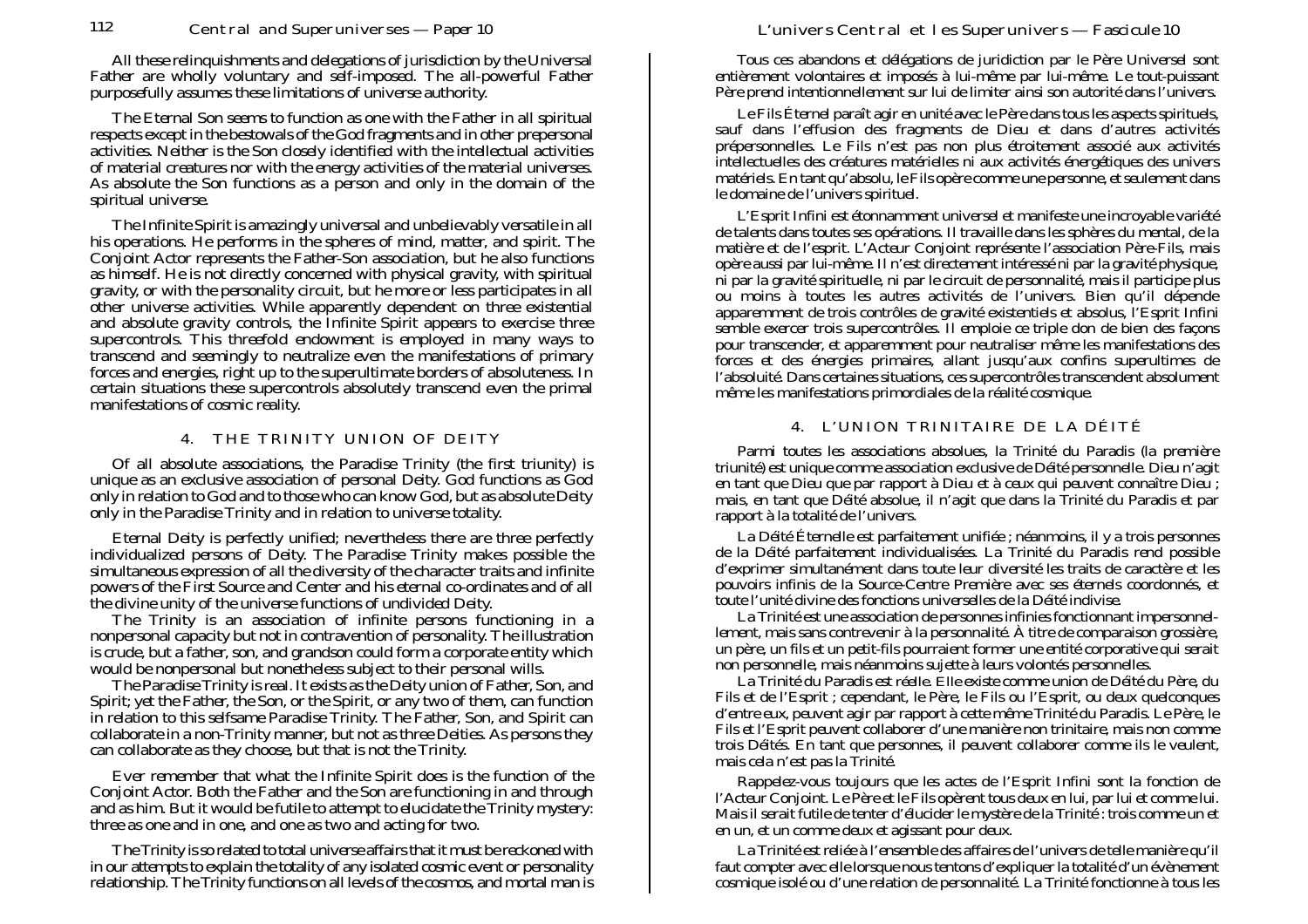limited to the finite level; therefore must man be content with a finite concept of the Trinity as the Trinity.

As a mortal in the flesh you should view the Trinity in accordance with your individual enlightenment and in harmony with the reactions of your mind and soul. You can know very little of the absoluteness of the Trinity, but as you ascend Paradiseward, you will many times experience astonishment at successive revelations and unexpected discoveries of Trinity supremacy and ultimacy, if not of absoluteness.

#### 5. FUNCTIONS OF THE TRINITY

The personal Deities have attributes, but it is hardly consistent to speak of the Trinity as having attributes. This association of divine beings may more properly be regarded as having *functions,* such as justice administration, totality attitudes, co-ordinate action, and cosmic overcontrol. These functions are actively supreme, ultimate, and (within the limits of Deity) absolute as far as all living realities of personality value are concerned.

The functions of the Paradise Trinity are not simply the sum of the Father's apparent endowment of divinity plus those specialized attributes that are unique in the personal existence of the Son and the Spirit. The Trinity association of the three Paradise Deities results in the evolution, eventuation, and deitization of new meanings, values, powers, and capacities for universal revelation, action, and administration. Living associations, human families, social groups, or the Paradise Trinity are not augmented by mere arithmetical summation. The group potential is always far in excess of the simple sum of the attributes of the component individuals.

The Trinity maintains a unique attitude as the Trinity towards the entire universe of the past, present, and future. And the functions of the Trinity can best be considered in relation to the universe attitudes of the Trinity. Such attitudes are simultaneous and may be multiple concerning any isolated situation or event:

1. *Attitude toward the Finite.* The maximum self-limitation of the Trinity is its attitude toward the finite. The Trinity is not a person, nor is the Supreme Being an exclusive personalization of the Trinity, but the Supreme is the nearest approach to a power-personality focalization of the Trinity which can be comprehended by finite creatures. Hence the Trinity in relation to the finite is sometimes spoken of as the Trinity of Supremacy.

2. *Attitude toward the Absonite.* The Paradise Trinity has regard for those levels of existence which are more than finite but less than absolute, and this relationship is sometimes denominated the Trinity of Ultimacy. Neither the Ultimate nor the Supreme are wholly representative of the Paradise Trinity, but in a qualified sense and to their respective levels, each seems to represent the Trinity during the prepersonal eras of experiential-power development.

3. *The Absolute Attitude* of the Paradise Trinity is in relation to absolute existences and culminates in the action of total Deity.

The Trinity Infinite involves the co-ordinate action of all triunity relationships of the First Source and Center—undeified as well as deified—and hence is very difficult for personalities to grasp. In the contemplation of the Trinity as infinite, do not ignore the seven triunities; thereby certain difficulties of understanding may be avoided, and certain paradoxes may be partially resolved.

niveaux du cosmos, tandis que l'homme mortel est limité au niveau fini. Il faut donc que l'homme se satisfasse d'un concept fini de la Trinité en tant que Trinité.

En tant que mortels dans la chair, vous devriez envisager la Trinité selon vos lumières individuelles et en harmonie avec les réactions de votre mental et de votre âme. Vous ne pouvez savoir que très peu de choses sur l'absoluité de la Trinité, mais, au cours de votre ascension vers le Paradis, vous éprouverez bien des fois de l'étonnement devant les révélations successives et les découvertes inattendues de la suprématie et de l'ultimité, sinon de l'absoluité, de la Trinité.

#### 5. FONCTIONS DE LA TRINITÉ

Les Déités personnelles ont des attributs, mais il n'est guère logique de parler de la Trinité comme ayant des attributs. Il serait plus approprié de considérer cette association d'êtres divins comme ayant des *fonctions,* telles que l'administration de la justice, les attitudes de totalité, l'action coordonnée et le supercontrôle cosmique. Ces fonctions sont activement suprêmes, ultimes et (dans les limites de la Déité) absolues dans la mesure où elles concernent toutes les réalités vivantes de valeur de personnalité.

Les fonctions de la Trinité du Paradis ne sont pas simplement la somme des dons de divinité apparents du Père augmentée des attributs spécialisés qui sont uniques dans l'existence personnelle du Fils et de l'Esprit. Le résultat de l'association trinitaire des trois Déités du Paradis entraine l'évolution, l'extériorisation et la déitisation de nouveaux pouvoirs, de nouvelles significations, valeurs et capacités de révélation, d'action et d'administration universelles. Les associations vivantes, les familles humaines, les groupes sociaux ou la Trinité du Paradis ne s'accroissent pas par de simples additions arithmétiques. Le potentiel du groupe dépasse toujours de beaucoup la simple somme des attributs des individus qui le composent.

La Trinité maintient une attitude unique en tant que Trinité envers l'univers entier du passé, du présent et de l'avenir. Et les fonctions de la Trinité peuvent être examinées au mieux dans les attitudes de la Trinité envers l'univers. Ces attitudes sont simultanées et peuvent être multiples par rapport à n'importe quelle situation ou évènement isolé.

1. *Attitude envers le Fini*. Le maximum de limitation que la Trinité s'impose à elle-même est son attitude envers le fini. La Trinité n'est pas une personne, et l'Être Suprême n'est pas une personnalité exclusive de la Trinité, mais le Suprême est l'approche maximale de la focalisation personnalité-pouvoir de la Trinité que les créatures finies peuvent comprendre. C'est pourquoi l'on parle parfois de la Trinité par rapport au fini comme de la Trinité de Suprématie.

2. *Attitude envers l'Absonite*. La Trinité du Paradis prend en considération les niveaux d'existence qui sont plus que finis mais moins qu'absolus, et cette relation est parfois dénommée la Trinité de l'Ultimité. Ni l'Ultime, ni le Suprême ne représentent totalement la Trinité du Paradis, mais, dans un sens restrictif et pour leurs niveaux respectifs, chacun paraît représenter la Trinité durant les époques prépersonnelles où se développe le pouvoir expérientiel.

3. *L'Attitude Absolue* de la Trinité du Paradis se rapporte à des existences absolues et culmine dans l'action de la Déité totale.

La Trinité Infinie implique l'action coordonnée de toutes les relations de triunité de la Source-Centre Première—non déifiées aussi bien que déifiées—et c'est pourquoi elle est très difficile à saisir pour des personnalités. En contemplant la Trinité comme infinie, ne négligez pas les sept triunités ; vous pourrez ainsi éviter certaines difficultés de compréhension et résoudre partiellement certains paradoxes.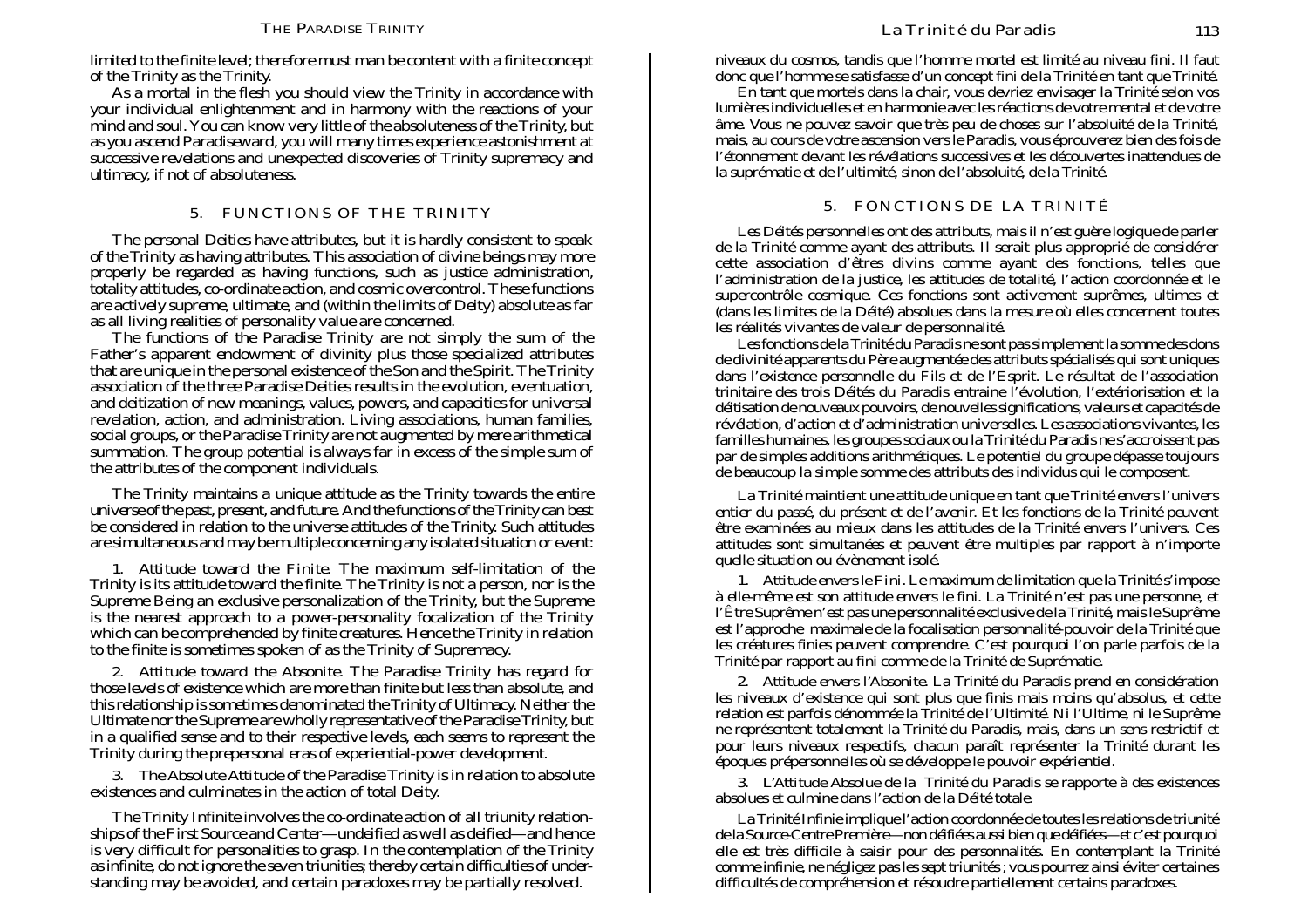But I do not command language which would enable me to convey to the limited human mind the full truth and the eternal significance of the Paradise Trinity and the nature of the never-ending interassociation of the three beings of infinite perfection.

#### 6. THE STATIONARY SONS OF THE TRINITY

All law takes origin in the First Source and Center; *he is law.* The administration of spiritual law inheres in the Second Source and Center. The revelation of law, the promulgation and interpretation of the divine statutes, is the function of the Third Source and Center. The application of law, justice, falls within the province of the Paradise Trinity and is carried out by certain Sons of the Trinity.

*Justice* is inherent in the universal sovereignty of the Paradise Trinity, but goodness, mercy, and truth are the universe ministry of the divine personalities, whose Deity union constitutes the Trinity. Justice is not the attitude of the Father, the Son, or the Spirit. Justice is the Trinity attitude of these personalities of love, mercy, and ministry. No one of the Paradise Deities fosters the administration of justice. Justice is never a personal attitude; it is always a plural function.

*Evidence,* the basis of fairness (justice in harmony with mercy), is supplied by the personalities of the Third Source and Center, the conjoint representative of the Father and the Son to all realms and to the minds of the intelligent beings of all creation.

*Judgment,* the final application of justice in accordance with the evidence submitted by the personalities of the Infinite Spirit, is the work of the Stationary Sons of the Trinity, beings partaking of the Trinity nature of the united Father, Son, and Spirit.

This group of Trinity Sons embraces the following personalities:

- 1. Trinitized Secrets of Supremacy.
- 2. Eternals of Days.
- 3. Ancients of Days.
- 4. Perfections of Days.
- 5. Recents of Days.
- 6. Unions of Days.
- 7. Faithfuls of Days.
- 8. Perfectors of Wisdom.
- 9. Divine Counselors.
- 10. Universal Censors.

We are the children of the three Paradise Deities functioning as the Trinity, for I chance to belong to the tenth order of this group, the Universal Censors. These orders are not representative of the attitude of the Trinity in a universal sense; they represent this collective attitude of Deity only in the domains of executive judgment—justice. They were specifically designed by the Trinity for the precise work to which they are assigned, and they represent the Trinity only in those functions for which they were personalized.

# <sup>114</sup> Central and Superuniverses — *Paper <sup>10</sup>* L'univers Central et les Superunivers — *Fascicule <sup>10</sup>*

Toutefois, je ne dispose pas d'un langage qui me permette de transmettre au mental humain limité la vérité complète et la signification éternelle de la Trinité du Paradis, ni la nature de l' interassociation perpétuelle des trois êtres infiniment parfaits.

# 6. LES FILS STATIONNAIRES DE LA TRINITÉ

Toute loi prend origine dans la Source-Centre Première ; *elle est la loi*. L'administration de la loi spirituelle est inhérente à la Source-Centre Seconde. La révélation de la loi, la promulgation et l'interprétation des statuts divins, est la fonction de la Source-Centre Troisième. L'application de la loi, la justice, tombe dans le domaine de la Trinité du Paradis, et elle est mise à exécution par certains Fils de la Trinité.

*La Justice* est inhérente à la souveraineté universelle de la Trinité du Paradis, mais la bonté, la miséricorde et la vérité forment le ministère universel des personnalités divines dont l'union dans la Déité constitue la Trinité. La justice n'est pas l'attitude du Père, du Fils ou de l'Esprit. La justice est l'attitude trinitaire de ces personnalités d'amour, de miséricorde et de ministère. Aucune des Déités du Paradis n'assure à elle seule l'administration de la justice. La justice n'est jamais une attitude personnelle, elle est toujours une fonction plurale.

*Le Témoignage,* base de l'équité (justice en harmonie avec la miséricorde) est fourni par les personnalités de la Source-Centre Troisième, représentant conjoint du Père et du Fils auprès de tous les royaumes et auprès du mental des créatures intelligentes de toute la création.

*Le Jugement*, l'application finale de la justice conformément aux témoignages soumis par les personnalités de l'Esprit Infini, est l'œuvre des Fils Stationnaires de la Trinité ; ces êtres participent de la nature trinitaire de l'union du Père, du Fils et de l'Esprit.

Ce groupe des Fils Stationnaires de la Trinité englobe les personnalités suivantes :

- 1. Les Secrets de Suprématie Trinitisés.
- 2. Les Éternels des Jours.
- 3. Les Anciens des Jours.
- 4. Les Perfections des Jours.
- 5. Les Récents des Jours.
- 6. Les Unions des Jours.
- 7. Les Fidèles des Jours.
- 8. Les Perfecteurs de Sagesse.
- 9. Les Conseillers Divins.
- 10. Les Censeurs Universels.

Il se trouve que j'appartiens au dixième ordre de ce groupe, les Censeurs Universels ; nous sommes les enfants des trois Déités du Paradis fonctionnant en tant que Trinité. Ces ordres ne représentent pas l'attitude de la Trinité dans un sens universel ; ils ne représentent cette attitude collective de la Déité que dans les domaines du jugement exécutoire—la justice. Ils furent spécifiquement conçus par la Trinité pour le travail précis auquel ils sont affectés, et ils ne représentent la Trinité que dans les fonctions pour lesquelles ils ont été personnalisés.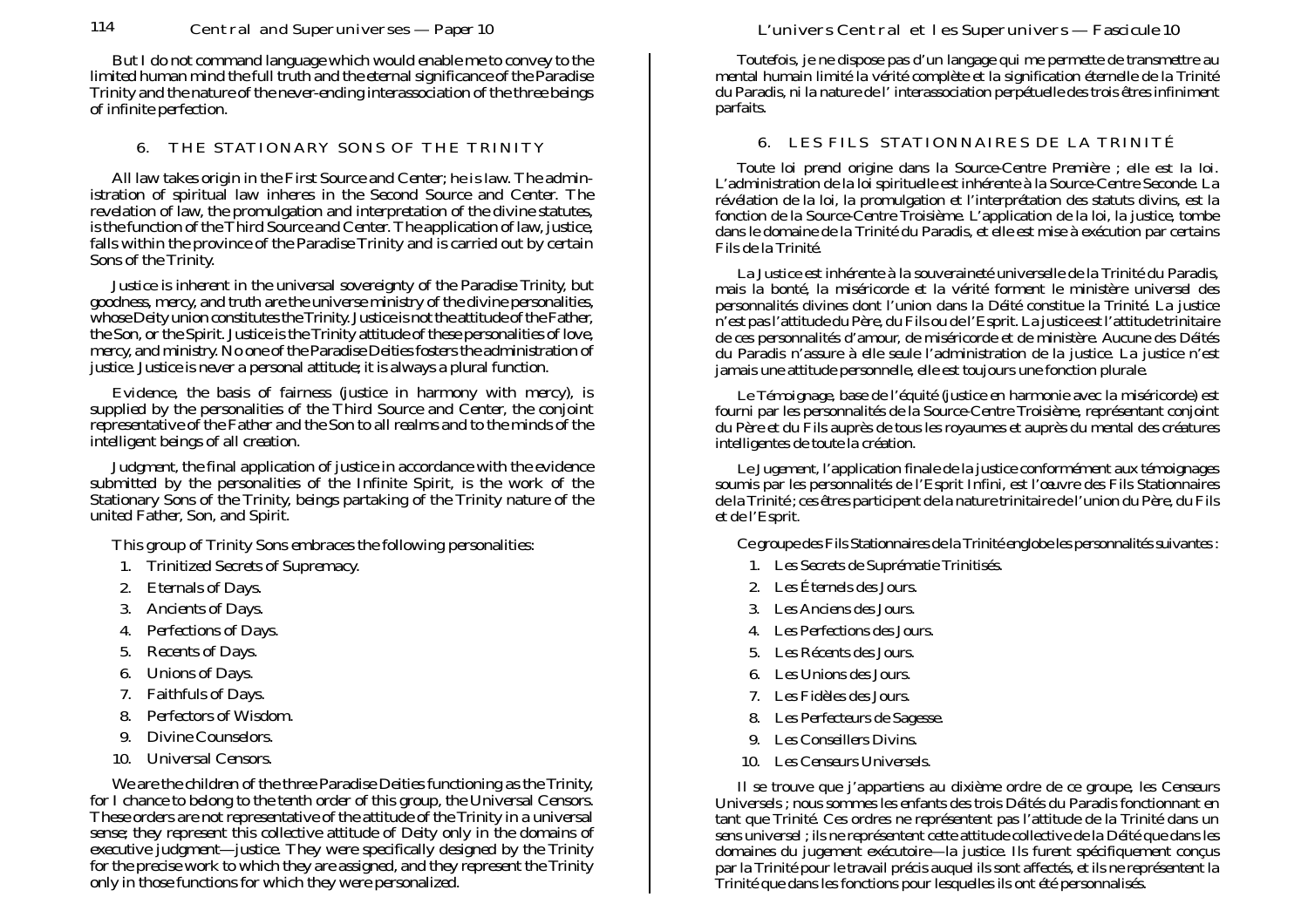The Ancients of Days and their Trinity-origin associates mete out the just judgment of supreme fairness to the seven superuniverses. In the central universe such functions exist in theory only; there fairness is self-evident in perfection, and Havona perfection precludes all possibility of disharmony.

Justice is the collective thought of righteousness; mercy is its personal expression. Mercy is the attitude of love; precision characterizes the operation of law; divine judgment is the soul of fairness, ever conforming to the justice of the Trinity, ever fulfilling the divine love of God. When fully perceived and completely understood, the righteous justice of the Trinity and the merciful love of the Universal Father are coincident. But man has no such full understanding of divine justice. Thus in the Trinity, as man would view it, the personalities of Father, Son, and Spirit are adjusted to co-ordinate ministry of love and law in the experiential universes of time.

#### 7. THE OVERCONTROL OF SUPREMACY

The First, Second, and Third Persons of Deity are equal to each other, and they are one. "The Lord our God is one God." There is perfection of purpose and oneness of execution in the divine Trinity of eternal Deities. The Father, the Son, and the Conjoint Actor are truly and divinely one. Of a truth it is written: "I am the first, and I am the last, and beside me there is no God."

As things appear to the mortal on the finite level, the Paradise Trinity, like the Supreme Being, is concerned only with the total—total planet, total universe, total superuniverse, total grand universe. This totality attitude exists because the Trinity is the total of Deity and for many other reasons.

The Supreme Being is something less and something other than the Trinity functioning in the finite universes; but within certain limits and during the present era of incomplete power-personalization, this evolutionary Deity does appear to reflect the attitude of the Trinity of Supremacy. The Father, Son, and Spirit do not personally function with the Supreme Being, but during the present universe age they collaborate with him as the Trinity. We understand that they sustain a similar relationship to the Ultimate. We often conjecture as to what will be the personal relationship between the Paradise Deities and God the Supreme when he has finally evolved, but we do not really know.

We do not find the overcontrol of Supremacy to be wholly predictable. Furthermore, this unpredictability appears to be characterized by a certain developmental incompleteness, undoubtedly an earmark of the incompleteness of the Supreme and of the incompleteness of finite reaction to the Paradise Trinity.

The mortal mind can immediately think of a thousand and one things catastrophic physical events, appalling accidents, horrific disasters, painful illnesses, and world-wide scourges—and ask whether such visitations are correlated in the unknown maneuvering of this probable functioning of the Supreme Being. Frankly, we do not know; we are not really sure. But we do observe that, as time passes, all these difficult and more or less mysterious situations *always* work out for the welfare and progress of the universes. It may be that the circumstances of existence and the inexplicable vicissitudes of living are all interwoven into a meaningful pattern of high value by the function of the Supreme and the overcontrol of the Trinity.

#### La Trinité du Paradis 115

Les Anciens des Jours et leurs associés issus de la Trinité distribuent le juste jugement de l'équité suprême aux sept superunivers. Dans l'univers central, ces fonctions n'existent qu'en théorie ; l'équité y est évidente par elle-même dans la perfection, et la perfection de Havona exclut toute possibilité de disharmonie.

La justice est l'idée collective de la droiture ; la miséricorde en est l'expression personnelle. La miséricorde est l'attitude d'amour. L'opération de la loi est caractérisée par la précision ; le jugement divin est l'âme de l'équité se conformant toujours à la justice de la Trinité satisfaisant toujours pleinement le divin amour de Dieu. Quand l'équité de la Trinité et l'amour miséricordieux du Père Universel sont complètement perçus et pleinement compris, ils coïncident. Toutefois, les hommes n'ont pas cette pleine compréhension de la justice divine. C'est ainsi que, dans la Trinité telle que les hommes la conçoivent, les personnalités du Père, du Fils et de l'Esprit s'ajustent pour coordonner le ministère d'amour et la loi dans les univers expérientiels du temps.

#### 7. LE SUPERCONTRÔLE DE LA SUPRÉMATIE

La Première, la Seconde et la Troisième Personne de la Déité sont égales entre elles et ne font qu'un. " Le Seigneur notre Dieu est un Dieu unique. " Il y a perfection de dessein et unité d'exécution chez la divine Trinité des Déités éternelles. Le Père, le Fils et l'Acteur Conjoint sont vraiment et divinement un. Il a été écrit en vérité : " Je suis le premier et je suis le dernier, et en dehors de moi il n'y a pas de Dieu. "

Telles que les choses apparaissent aux mortels sur le niveau fini, la Trinité du Paradis, comme l'Être Suprême, ne s'intéresse qu'au total—planète totale, univers total, superunivers total, grand univers total. Cette attitude de totalité existe parce

que la Trinité est le total de la Déité, et pour bien d'autres raisons encore. L'Être Suprême est quelque chose de moins et quelque chose d'autre que la Trinité fonctionnant dans les univers finis ; mais, dans certaines limites et durant la présente ère d'incomplète synthèse pouvoir-personnalisation, cette Déité évolutionnaire paraît vraiment refléter le comportement de la Trinité de Suprématie. Le Père, le Fils et l'Esprit n'agissent pas personnellement avec l'Être Suprême, mais, durant le présent âge de l'univers, ils collaborent avec lui en tant que Trinité. Nous comprenons qu'ils entretiennent une relation similaire avec l'Ultime. Nous faisons souvent des hypothèses sur ce que seront les relations personnelles entre les Déités du Paradis et Dieu le Suprême quand ce dernier aura achevé son évolution, mais en réalité nous ne le savons pas.

Nous n'estimons pas possible de prévoir entièrement le supercontrôle de la Suprématie. De plus cette imprévisibilité paraît caractérisée par un certain inachèvement dans le développement, qui est sans nul doute une marque distinctive de l'incomplétude du Suprême et de l'incomplétude de réaction finie envers la Trinité du Paradis.

Le mental humain peut imaginer immédiatement mille et une choses évènements physiques catastrophiques, accidents épouvantables, désastres horribles, maladies douloureuses et plaies mondiales—et se demander si de telles calamités sont reliées aux manoeuvres inconnues de ce fonctionnement probable de l'Être Suprême. Franchement, nous ne le savons pas ; nous n'en sommes pas réellement sûrs. Mais, à mesure que le temps s'écoule, nous observons que ces situations difficiles et plus ou moins mystérieuses se résolvent *toujours* pour le bien-être et le progrès des univers. Il se peut que les circonstances de l'existence et les vicissitudes inexplicables de la vie soient toutes tissées en un motif significatif de haute valeur par la fonction du Suprême et le supercontrôle de la Trinité.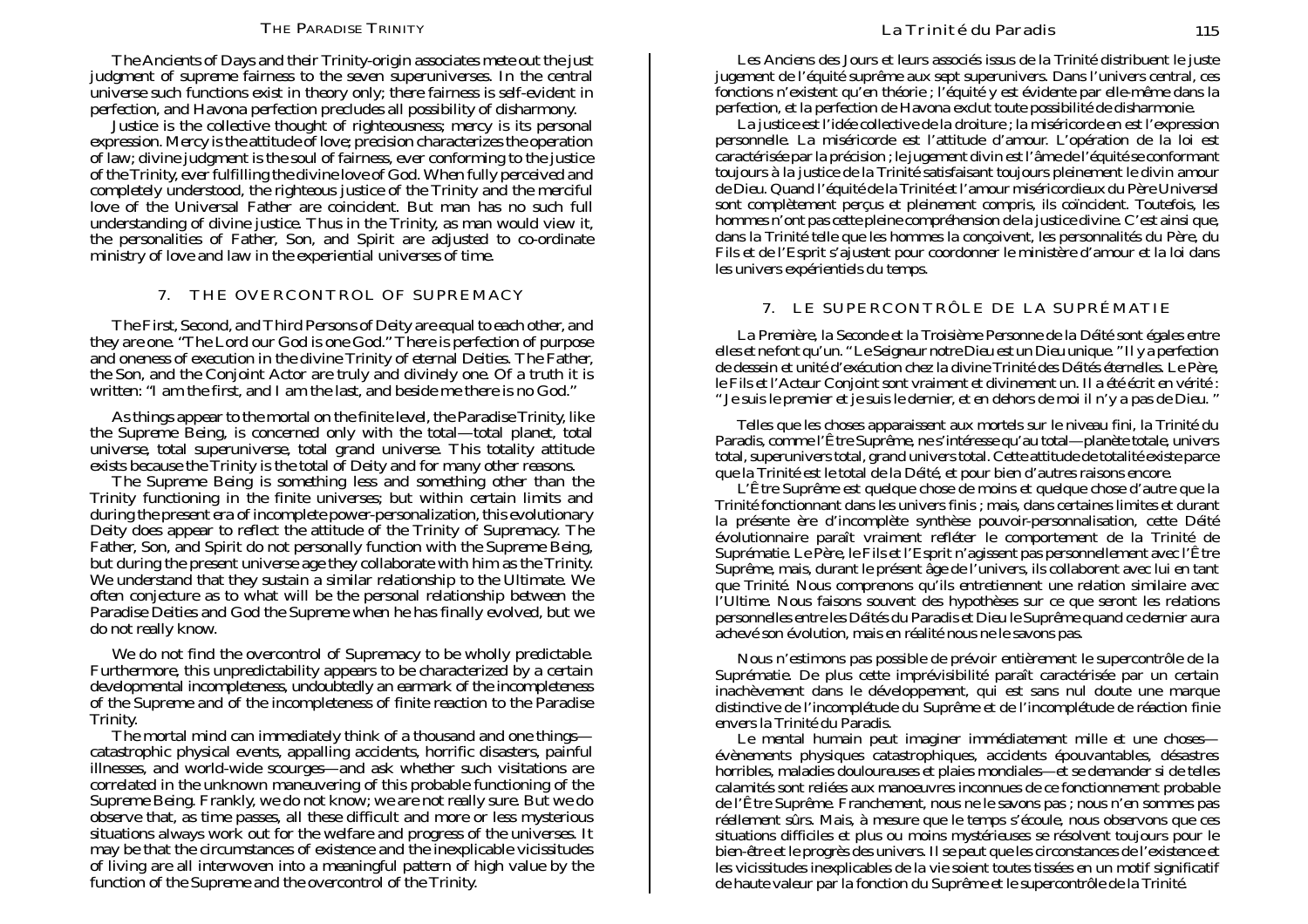As a son of God you can discern the personal attitude of love in all the acts of God the Father. But you will not always be able to understand how many of the universe acts of the Paradise Trinity redound to the good of the individual mortal on the evolutionary worlds of space. In the progress of eternity the acts of the Trinity will be revealed as altogether meaningful and considerate, but they do not always so appear to the creatures of time.

### 8. THE TRINITY BEYOND THE FINITE

Many truths and facts pertaining to the Paradise Trinity can only be even partially comprehended by recognizing a function that transcends the finite.

It would be inadvisable to discuss the functions of the Trinity of Ultimacy, but it may be disclosed that God the Ultimate is the Trinity manifestation comprehended by the Transcendentalers. We are inclined to the belief that the unification of the master universe is the eventuating act of the Ultimate and is probably reflective of certain, but not all, phases of the absonite overcontrol of the Paradise Trinity. The Ultimate is a qualified manifestation of the Trinity in relation to the absonite only in the sense that the Supreme thus partially represents the Trinity in relation to the finite.

The Universal Father, the Eternal Son, and the Infinite Spirit are, in a certain sense, the constituent personalities of total Deity. Their union in the Paradise Trinity and the absolute function of the Trinity equivalate to the function of total Deity. And such completion of Deity transcends both the finite and the absonite.

While no single person of the Paradise Deities actually fills all Deity potential, collectively all three do. Three infinite persons seem to be the minimum number of beings required to activate the prepersonal and existential potential of total Deity—the Deity Absolute.

We know the Universal Father, the Eternal Son, and the Infinite Spirit as *persons,* but I do not personally know the Deity Absolute. I love and worship God the Father; I respect and honor the Deity Absolute.

I once sojourned in a universe where a certain group of beings taught that the finaliters, in eternity, were eventually to become the children of the Deity Absolute. But I am unwilling to accept this solution of the mystery which enshrouds the future of the finaliters.

The Corps of the Finality embrace, among others, those mortals of time and space who have attained perfection in all that pertains to the will of God. As creatures and within the limits of creature capacity they fully and truly know God. Having thus found God as the Father of all creatures, these finaliters must sometime begin the quest for the superfinite Father. But this quest involves a grasp of the absonite nature of the ultimate attributes and character of the Paradise Father. Eternity will disclose whether such an attainment is possible, but we are convinced, even if the finaliters do grasp this ultimate of divinity, they will probably be unable to attain the superultimate levels of absolute Deity.

It may be possible that the finaliters will partially attain the Deity Absolute, but even if they should, still in the eternity of eternities the problem of the Universal Absolute will continue to intrigue, mystify, baffle, and challenge the ascending and progressing finaliters, for we perceive that the unfathomability of

En tant que fils de Dieu, vous pouvez discerner l'attitude personnelle d'amour de Dieu le Père dans tous ses actes. Mais vous ne pourrez pas toujours comprendre combien d'actes universels de la Trinité du Paradis contribuent au bien des mortels individuels sur les mondes évolutionnaires de l'espace. Au cours du progrès de l'éternité, les actes de la Trinité se révèleront comme tout à fait pleins de significations et d'égards, mais ils n'apparaissent pas toujours comme tels aux créatures du temps.

# 8. LA TRINITÉ AU DELÀ DU FINI

Beaucoup de vérités et de faits concernant la Trinité du Paradis ne peuvent être compris, fût-ce partiellement, qu'en reconnaissant une fonction qui transcende le fini.

Il serait inopportun de discuter les fonctions de la Trinité de l'Ultimité, mais on peut révéler que Dieu l'Ultime est la manifestation de la Trinité telle que la comprennent les Transcendantaux. Nous avons tendance à croire que l'unification du maitre univers est l'acte d'extériorisation de l'Ultime, et qu'il reflète probablement certaines phases, mais pas toutes, du supercontrôle absonite de la Trinité du Paradis. L'Ultime est une manifestation qualifiée de la Trinité par rapport à l'absonite, mais seulement en ce sens que le Suprême représente ainsi partiellement la Trinité par rapport au fini.

Le Père Universel, le Fils Éternel et l'Esprit Infini sont dans un certains sens les personnalités constituantes de la Déité totale. Leur union dans la Trinité du Paradis et la fonction absolue de la Trinité équivalent à la fonction de la Déité totale. Et ce parachèvement de la Déité transcende à la fois le fini et l'absonite.

Alors que prises séparément aucune personne des Déités du Paradis ne remplit tout le potentiel de la Déité, collectivement elles le font toutes les trois. Trois personnes infinies paraissent constituer le nombre minimum d'êtres nécessaire pour animer le potentiel prépersonnel et existentiel de la Déité totale l'Absolu de Déité.

Nous connaissons le Père Universel, le Fils Éternel et l'Esprit Infini comme des *personnes*, mais je ne connais pas personnellement l'Absolu de Déité. J'aime et j'adore Dieu le Père ; je respecte et j'honore l'Absolu de Déité.

J'ai séjourné une fois dans un univers où un certain groupe d'êtres enseignait que, dans l'éternité, les finalitaires deviendraient en fin de compte les enfants de l'Absolu de Déité. Mais je refuse d'accepter cette solution du mystère où l'avenir des finalitaires est enseveli.

Le Corps de la Finalité embrasse, entre autres, les mortels du temps et de l'espace qui ont atteint la perfection en tout ce qui concerne la volonté de Dieu. En tant que créatures et dans les limites de la capacité des créatures, ils connaissent pleinement et vraiment Dieu. Ayant ainsi trouvé Dieu comme Père de toutes les créatures, il faut qu'à un moment donné ces finalitaires commencent à rechercher le Père superfini. Mais cette quête implique qu'il faut saisir la nature absonite des attributs et du caractère ultimes du Père du Paradis. L'éternité dévoilera si un tel aboutissement est possible, mais nous sommes convaincus que, même si les finalitaires saisissent cet attribut ultime de la divinité, ils seront probablement incapables d'atteindre les niveaux superultimes de la Déité absolue.

Peut-être les finalitaires atteindront-ils partiellement l'Absolu de Déité, mais, même dans ce cas, il resterait encore dans l'éternité des éternités le problème de l'Absolu Universel qui continuera d'intriguer, de mystifier, de déconcerter et de défier les finalitaires dans leur ascension et leur progrès. En effet, nous percevons